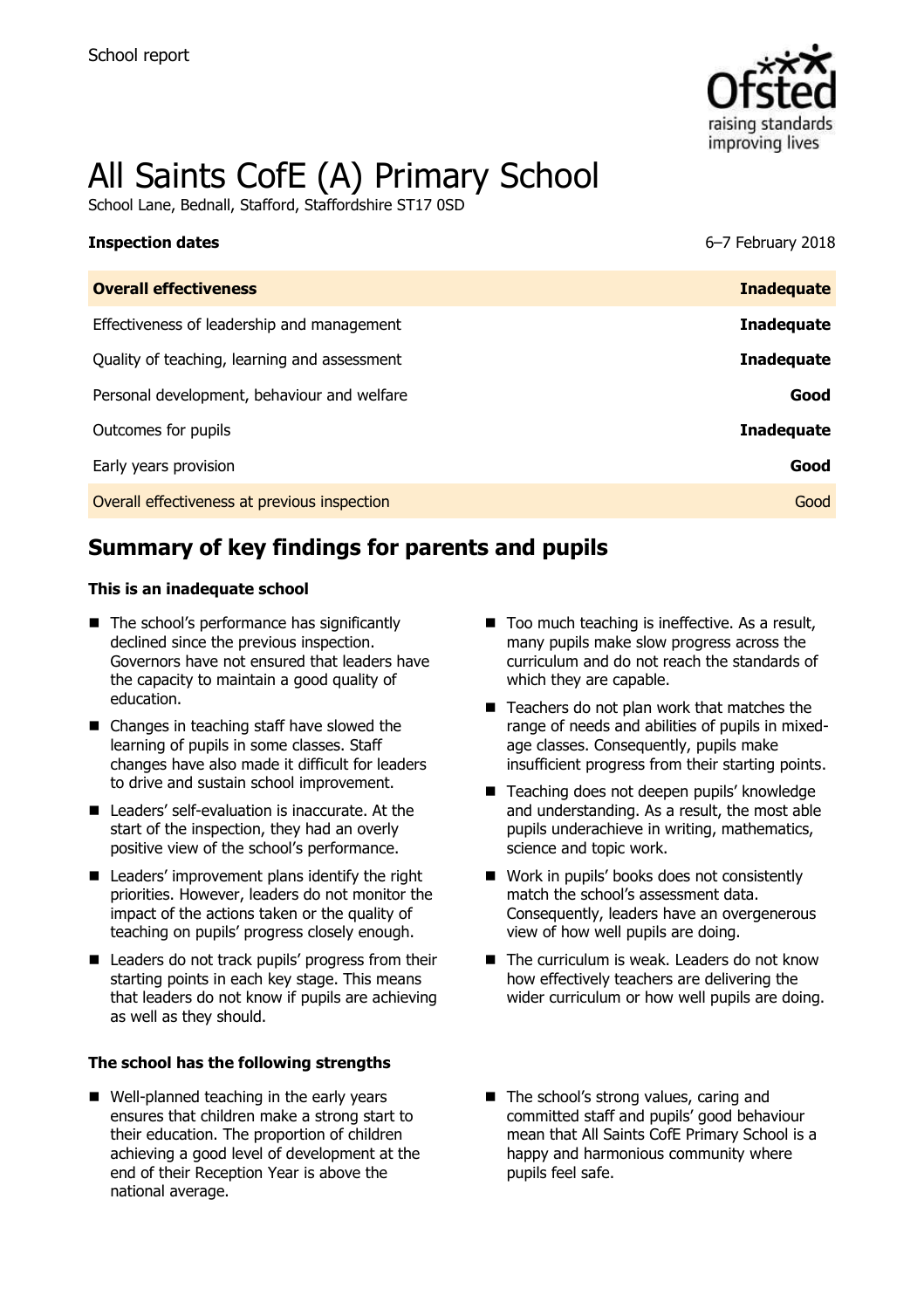

# **Full report**

In accordance with section 44(1) of the Education Act 2005, Her Majesty's Chief Inspector is of the opinion that this school requires special measures because it is failing to give its pupils an acceptable standard of education and the persons responsible for leading, managing or governing the school are not demonstrating the capacity to secure the necessary improvement in the school.

### **What does the school need to do to improve further?**

- Improve the quality of leadership and management by:
	- making sure systems for recording and monitoring safeguarding concerns enable staff to share information about pupils in a consistent and timely manner
	- ensuring that robust systems are in place to inform leaders' evaluation of the school's performance
	- rigorously evaluating the quality of teaching and learning to check that it meets the needs and abilities of all pupils
	- regularly checking the progress pupils are making from their starting points
	- using the newly introduced assessment system to identify where pupils are not doing as well as they should and developing provision to help them to catch up quickly
	- providing a curriculum that enables pupils to develop their knowledge, skills and understanding across a range of subjects
	- governors holding leaders rigorously to account for pupils' progress and the quality of education
	- governors seeking ways to provide the headteacher with additional leadership capacity to help her to secure improvements.
- **IMPROVE the quality of teaching, learning and assessment, and ensure that all pupils make** good progress by:
	- ensuring that teachers receive accurate feedback on their practice in order to improve their teaching
	- raising teachers' expectations of the progress pupils can make and the standards they should achieve
	- making sure teachers plan learning activities that meet the needs of pupils with different abilities and aptitudes in mixed-age classes
	- equipping teachers with the skills necessary to assess pupils' learning accurately
	- assessing pupils' learning in lessons in order to modify teaching to meet pupils' needs, to improve their work and so that errors are not repeated
	- questioning pupils to deepen their understanding of what they are learning
	- developing pupils' reading, writing and mathematics skills across a range of subjects
	- ensuring that lower-ability pupils are given sufficient opportunities to work on their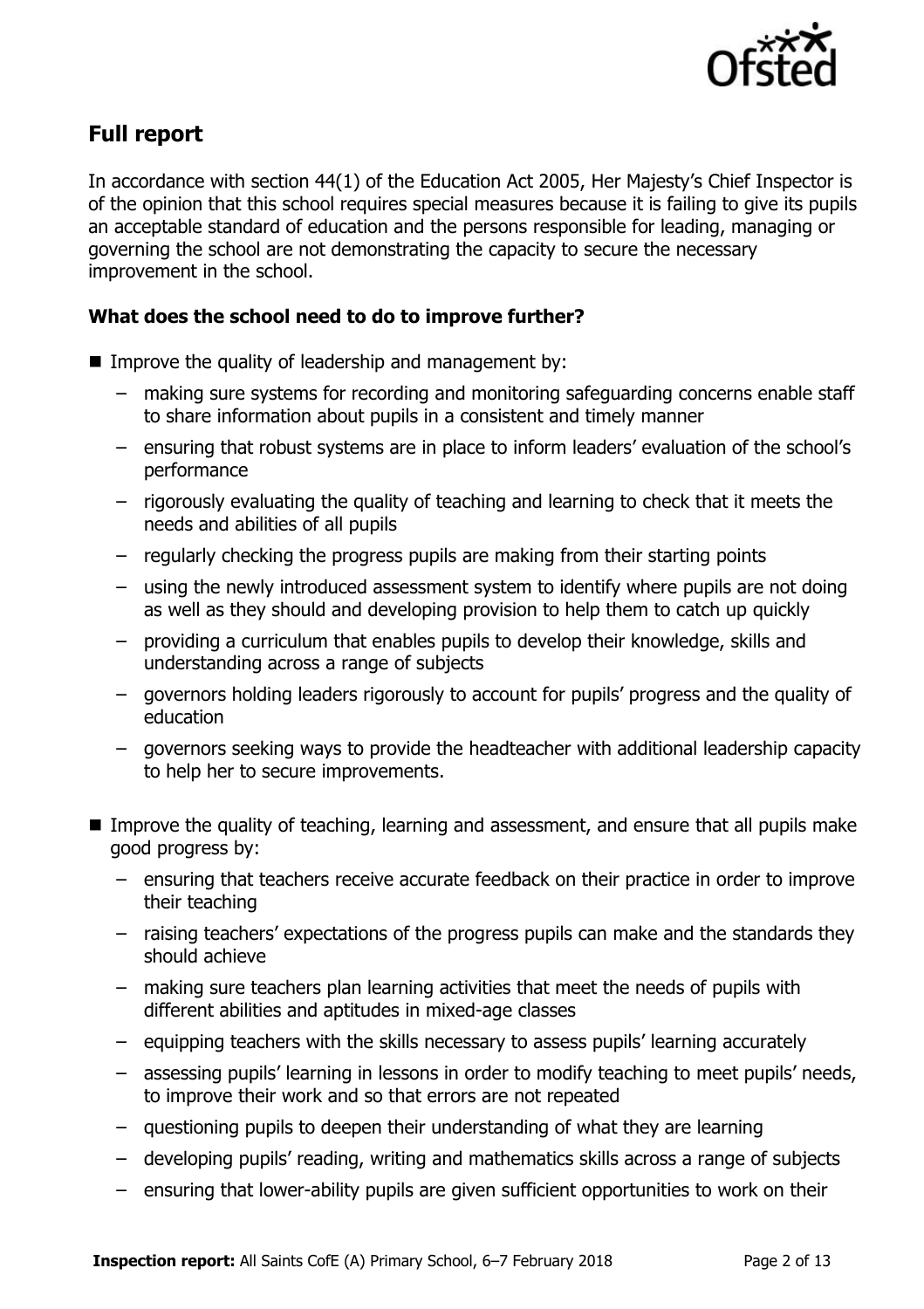

own and develop their independence

– ensuring that the most able pupils are sufficiently challenged and achieve the high standards of which they are capable.

An external review of governance should be undertaken in order to assess how this aspect of leadership and management may be improved.

Newly qualified teachers may not be appointed.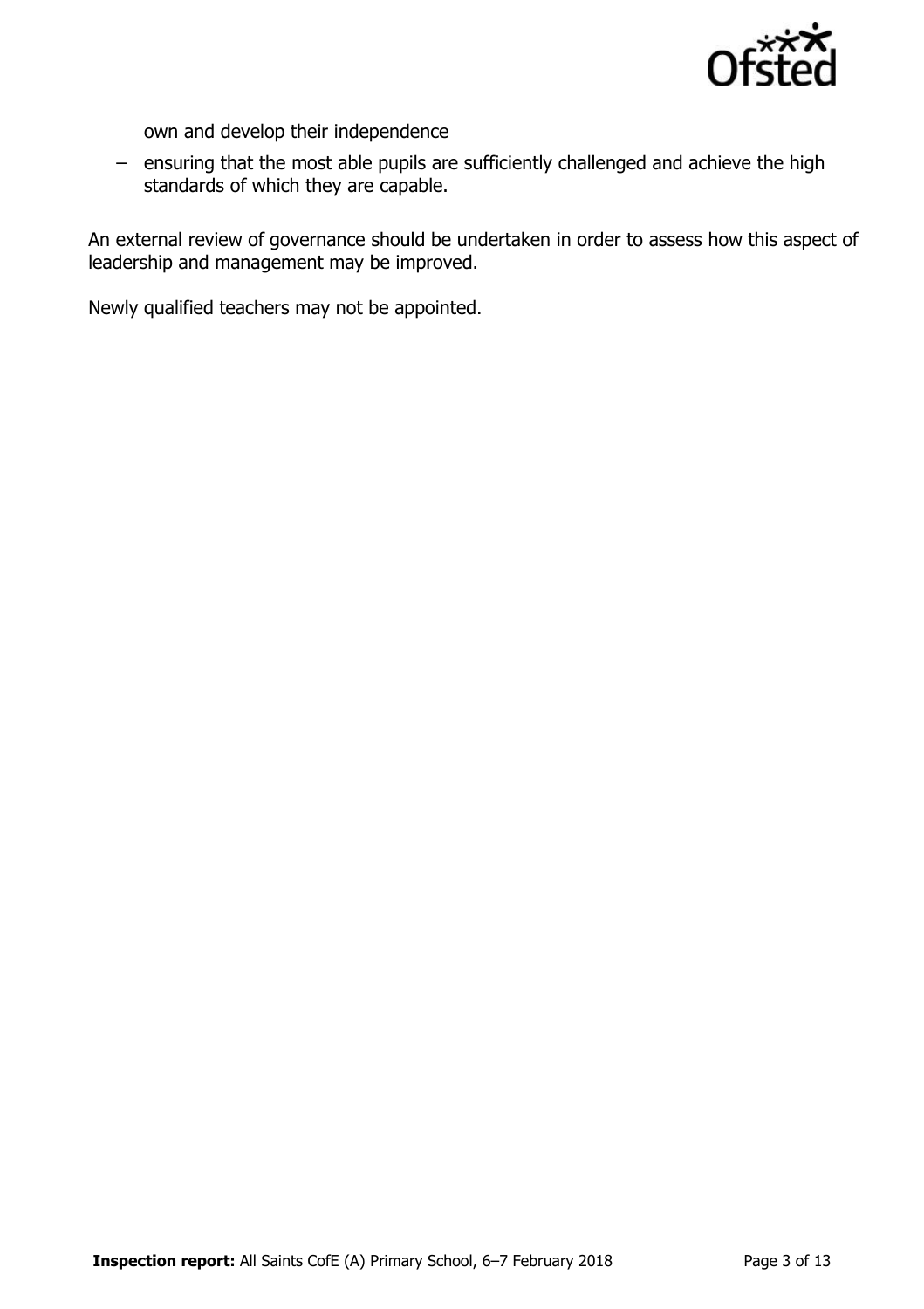

# **Inspection judgements**

### **Effectiveness of leadership and management Inadequate**

- The quality of education has declined since the previous inspection. The progress of current pupils in the school is inadequate. Leaders and governors have been too slow to respond to this decline.
- Leaders' evaluation of the school's effectiveness is overgenerous. Leaders are aware of the school's weaknesses and identify the right priorities for improvement. However, they do not evaluate the school's performance rigorously enough. Leaders do not check the impact of their actions on pupils' progress. As a result, they have an inaccurate view of how well the school is doing.
- Leaders do not have an accurate understanding of the quality of teaching. This has led to an overly positive view of provision during a time when the progress and attainment of pupils in key stage 2 has declined. Leaders' judgements about teaching do not focus on the quality of pupils' learning and their progress over time. They have not checked pupils' work thoroughly enough to gain an accurate view of the quality of teaching and pupils' outcomes.
- The assessment system has not enabled leaders to check accurately how well pupils are doing. Leaders acknowledge that this system is ineffective because it monitors attainment rather than progress. Leaders have not checked pupils' progress from their starting points. As a result, they have not been able to identify pupils' underachievement quickly and intervene to help pupils to catch up. Leaders recognise this and have recently introduced a new approach to check on pupils' progress. However, this has not been in place long enough to provide leaders with all the information they need.
- The curriculum is weak. For example, work in pupils' books in key stage 2 shows that teachers have not taught history, geography and science regularly throughout the year. This means that pupils do not develop adequate knowledge, skills and understanding in these key subjects.
- Changes in teaching staff have hindered leaders in making improvements to the quality of teaching across the school. A small number of parents are concerned that the high turnover of teaching staff and the headteacher's leadership role across two schools has had a negative impact on the quality of their children's education. However, most parents and carers say that their children are happy at school.
- Leaders make appropriate use of additional funding to support the needs of disadvantaged pupils and pupils who have special educational needs (SEN) and/or disabilities. As a result, pupils make adequate progress towards their individual targets.
- The primary physical education (PE) and sport funding is used effectively to ensure that all pupils can take part in a range of physical activities in PE lessons and at breaktimes and lunchtimes. However, there are too few opportunities for pupils to take part in extra-curricular and competitive sports. In response to this, leaders have recently increased opportunities for pupils to take part in team sports by linking with the other schools in the federation.
- Staff promote pupils' spiritual, moral, social and cultural development well. Pupils are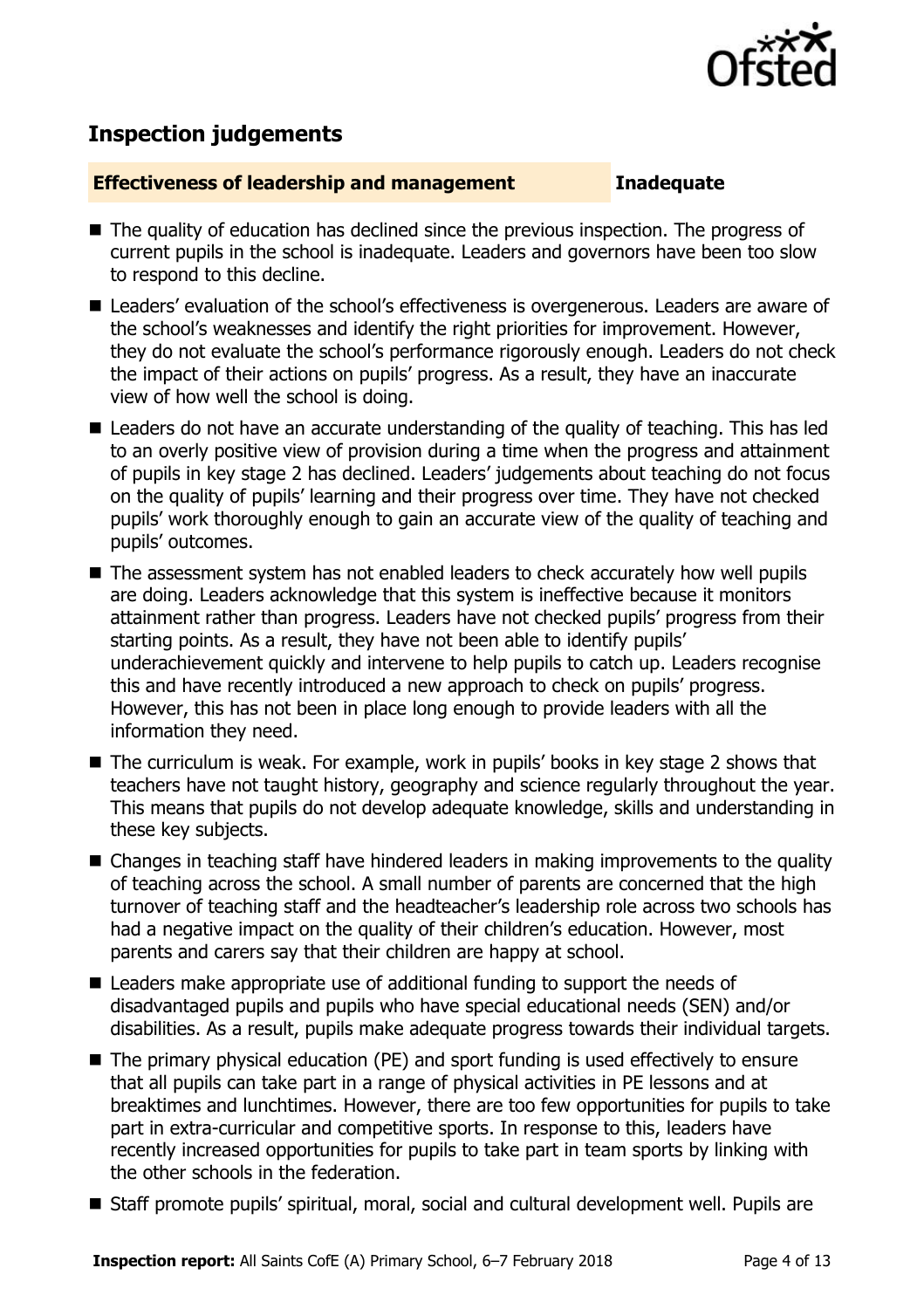

able to talk in detail about the school's values, such as friendship, tolerance and respect. They learn about other religions and cultures in lessons and daily assemblies. The school council provides regular opportunities for pupils to experience democracy. As a result, pupils are developing a good understanding of life in modern Britain.

### **Governance of the school**

- Governors acknowledge that the federation is still in the early stages of development. Since forming as a federation, governors have not secured continuity in staffing and sufficient leadership capacity, which has contributed to the decline in the school's performance.
- The governing body has been too slow to respond to the decline in the school's performance. Although they recognise that pupils' outcomes have been deteriorating, governors' challenge to leaders has not been effective. Governors have not taken effective action to secure improved outcomes for pupils.
- Governors do not receive sufficient information about pupils' progress to be able to challenge leaders well enough. In order to improve the quality of information governors receive, leaders have responded to governors' requests and have recently put a new assessment system in place. However, it is too soon for this to have had the impact required.

### **Safeguarding**

- The arrangements for safeguarding are effective.
- Staff know pupils well as individuals. As a result, adults are able to meet pupils' social, emotional and mental health needs effectively.
- Leaders carry out the required checks to ensure that staff, governors and volunteers are suitable people to work with children.
- Leaders manage the challenges of not having a playground and a hall on the school site carefully and successfully. Thorough risk assessments are in place to ensure that pupils are safe while moving from one location to another.
- All staff are up to date with safeguarding procedures, including those who have recently joined the school. Staff know the procedures to follow should they have a concern about the safety or welfare of pupils. However, systems for recording and monitoring safeguarding concerns need tightening to ensure that staff share information about pupils in a consistent and timely manner.

### **Quality of teaching, learning and assessment Inadequate**

- Teaching does not meet the needs and abilities of pupils. As a result, too few pupils make the progress they should by the end of Year 6, particularly in English and mathematics.
- Teachers' use of assessment information to plan learning is ineffective. Teachers do not plan work that matches the range of needs and abilities of pupils in mixed-age classes. Consequently, work is too easy for some pupils and too difficult for others.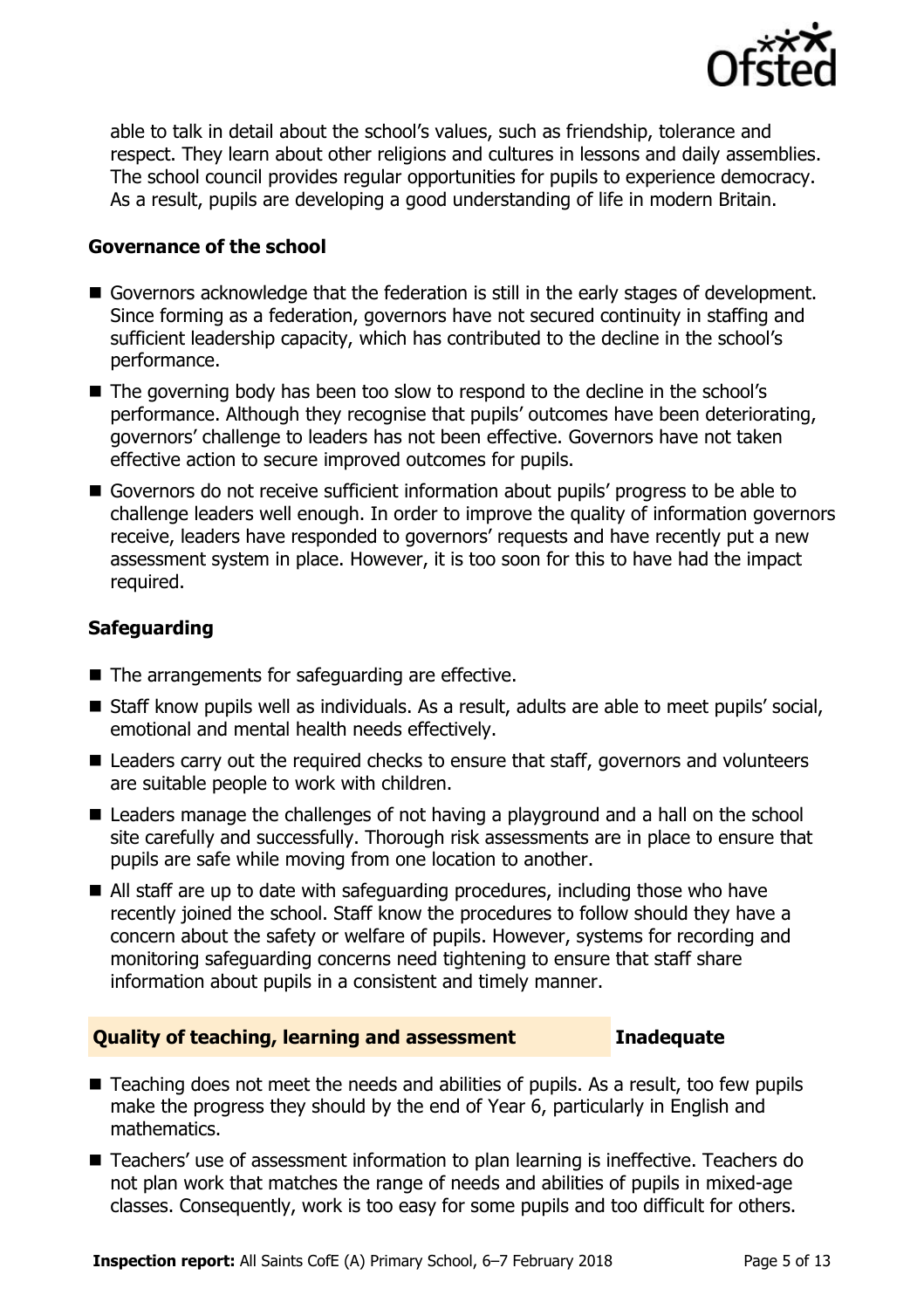

This slows the progress pupils make.

- Teachers' assessments of pupils' abilities do not accurately reflect the work in pupils' books. Some pupils are doing better than teachers think they are and some are not doing as well. Because teachers do not assess pupils' abilities accurately, they do not plan work that matches pupils' needs.
- Assessment procedures have changed recently and are at an early stage of implementation. Teachers have worked with colleagues from other schools to support them in making accurate judgements. However, changes in staff mean that not all teachers have had this opportunity and the accuracy of teachers' assessments is still inconsistent across the school.
- Teachers do not check pupils' learning in lessons carefully enough. This means that work does not build on what pupils already know, can do and understand. For example, lower-ability pupils move on in their learning before they have a secure understanding of new concepts. Teachers do not provide pupils with sufficient feedback to help them to improve their work. As a result, pupils make repeated errors, which slows their progress.
- Teachers' expectations of the progress pupils should make or the standards they should achieve are not high enough. Adults provide too much support to help lowerattaining pupils complete their work. This hinders these pupils in improving their skills and developing a secure understanding of what they are learning.
- Teachers focus too much on the activities that pupils will do rather than on the knowledge, skills and understanding they need to develop. This results in pupils not making rapid enough progress in the development of basic skills.
- Teachers do not use questions well enough to check pupils' understanding or to deepen their thinking. Often questions do not require pupils to think hard or explain their understanding. Teachers do not vary their questioning to challenge pupils of different ages and abilities suitably.
- The teaching of mathematics has been weak over time. Leaders have recognised this and have introduced a new approach to the planning and teaching of this subject. However, there are still too few opportunities for pupils to apply their mathematical skills to reason and problem solve. This limits pupils' progress, particularly the most able.
- Work planned for the most able pupils is not sufficiently challenging. As a result, very few of these pupils achieve the high standards of which they are capable.
- Training for staff has begun to improve the teaching of writing. Pupils now have more opportunities to write at length. The impact of this training is particularly evident in the quality of writing of the most able pupils in lower key stage 2.
- Relationships between staff and pupils are positive. Pupils listen carefully to teachers' explanations and are keen to respond to questions.

**Personal development, behaviour and welfare Good**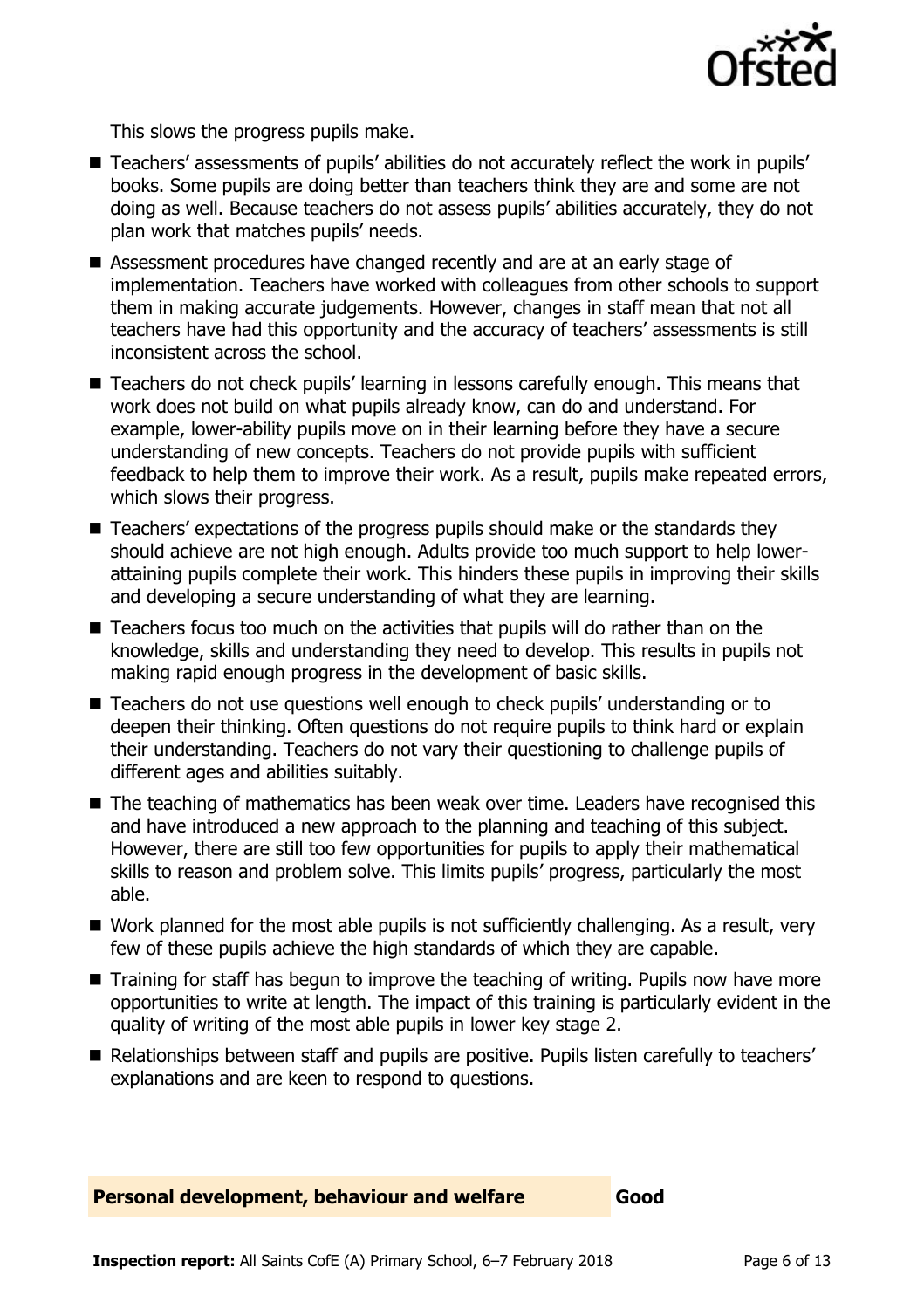

### **Personal development and welfare**

- The school's work to promote pupils' personal development and welfare is good.
- Relationships between adults and pupils are positive and caring. The school's values are strongly embedded in the life of the school. As a result, pupils develop into confident learners who show respect for the views and opinions of others.
- **Pupils are proud to hold positions of responsibility, for example as 'pupil patrols' and** 'junior governors'. Pupils take the work of the school council very seriously and talk enthusiastically about their involvement in making decisions about the playground and courtyard. As a result, they have a good understanding of the workings of democracy, as one pupil said: 'This school is centred around democracy.'
- **Pupils value being part of a small school where everyone knows each other. They make** strong friendships across the age ranges and ensure that everyone has someone to play with at breaktimes and lunchtimes. One pupil explained: 'There is no one that doesn't have a friend in this school.'
- **Pupils say that they feel safe at school. They learn how to keep themselves safe both** at school and in the local area. Pupils know how to keep themselves safe online.

### **Behaviour**

- The behaviour of pupils is good. This is because all staff consistently reinforce high expectations of pupils' behaviour. As a result, pupils of all ages know and understand what is expected of them.
- **Pupils are happy, friendly and caring. They are polite and conduct themselves well** throughout the school day, for example when moving from the school building to the playground. At breaktimes and lunchtimes, pupils behave well and play together sensibly and cooperatively.
- In lessons, pupils listen attentively and work hard. They enjoy learning and work well in pairs or groups, sharing ideas and listening to each other's views. Pupils apply themselves productively to their work, even when learning is not well matched to their needs. They respond quickly to adults' instructions.
- Leaders' records show that there are very few incidents of poor behaviour and pupils agree. Pupils understand the difference between bullying and 'falling out'. They say that bullying sometimes happens but that adults are good at resolving it.
- Attendance is just below the national average and improving. Almost all pupils arrive punctually and ready to learn each day.

### **Outcomes for pupils Inadequate**

■ Outcomes are inadequate because pupils do not make enough progress from their starting points, particularly in key stage 2. Pupils' progress in reading, writing and mathematics at the end of Year 6 has been in the lowest 20% of schools for the past two years.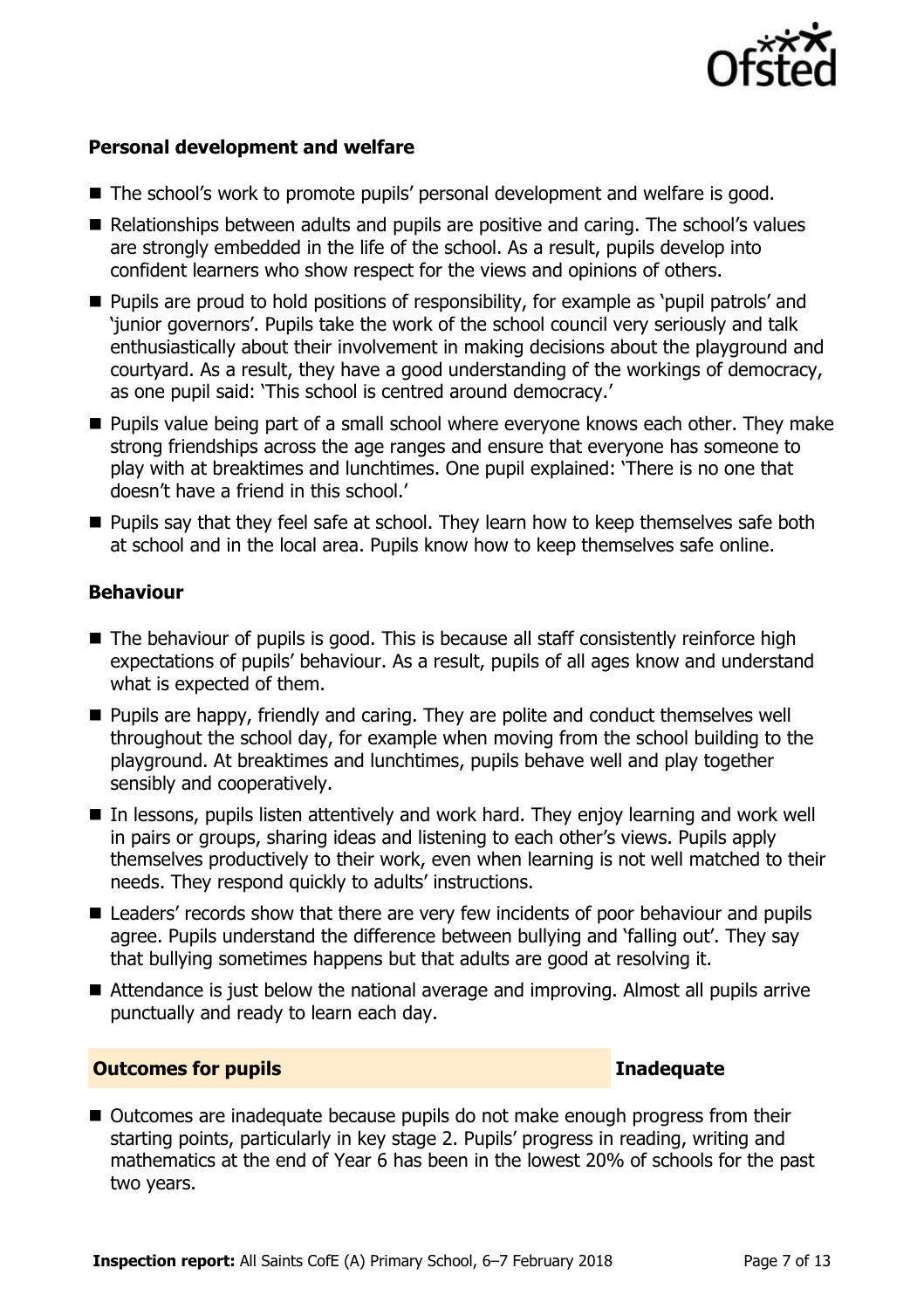

- $\blacksquare$  In 2017, the proportion of pupils achieving the expected standard in reading, writing and mathematics at the end of Year 6 was well below the national average. As a result, pupils were poorly prepared for the next stage in their education.
- Scrutiny of current pupils' writing shows that middle- and lower-attaining pupils are not making sufficient progress in key stage 2. Teachers do not match work closely to the abilities of pupils, which results in pupils making slow progress. There are too few opportunities for lower-ability pupils to write independently.
- Teachers have not challenged the most able pupils well enough in writing. As a result, no pupils have achieved highly in writing at the end of key stages 1 and 2 for the past two years. Work in pupils' books demonstrates that the most able pupils are currently making adequate progress in the development of their writing skills in the majority of classes. Consequently, some pupils are now writing at a higher level. However, there is still variability in the attainment and progress of the most able pupils across different year groups.
- Too much of the work pupils complete in mathematics is the same, regardless of pupils' individual needs and abilities. Pupils do not have enough opportunities to use mathematical reasoning to solve problems. Pupils' books show that work is often too difficult for lower-attaining pupils, which results in them making frequent errors. Work lacks challenge for the most able pupils. As a result, these pupils do not achieve as well as they should.
- **Pupils leaving Year 6 have not made enough progress in reading over the last two** years. Current pupils enjoy reading and are able to read with appropriate levels of fluency and understanding. However, there are too few opportunities to develop reading skills across a wide range of subjects. Teachers' expectations of pupils' reading ability in key stage 2 are too low.
- The proportion of pupils achieving the expected standards in reading, writing and mathematics at the end of key stage 1 in 2017 was above national averages. However, the school's own assessment information indicates that these pupils are not currently making enough progress in reading and mathematics.

### **Early years provision Good Good**

- The quality of leadership and teaching in the early years is good. The early years leader and teacher is highly skilled and knows the small number of children in her care well. As a result, children make good progress and flourish.
- Children are well supported when they start school. The early years leader visits preschool settings to gather information about children's needs and interests. Children and their parents spend time together in the classroom to get used to the new environment. These effective induction arrangements mean that children settle quickly.
- Most children enter Reception with knowledge, skills and abilities that are typical for their age. Adults provide high-quality support to children who have gaps in their learning or development, which helps them to catch up with their peers. As a result, outcomes at the end of the early years are consistently above the national average.
- Adults in Reception provide a warm and welcoming environment. Strong relationships and clear routines support children in behaving well. As a result, children work and play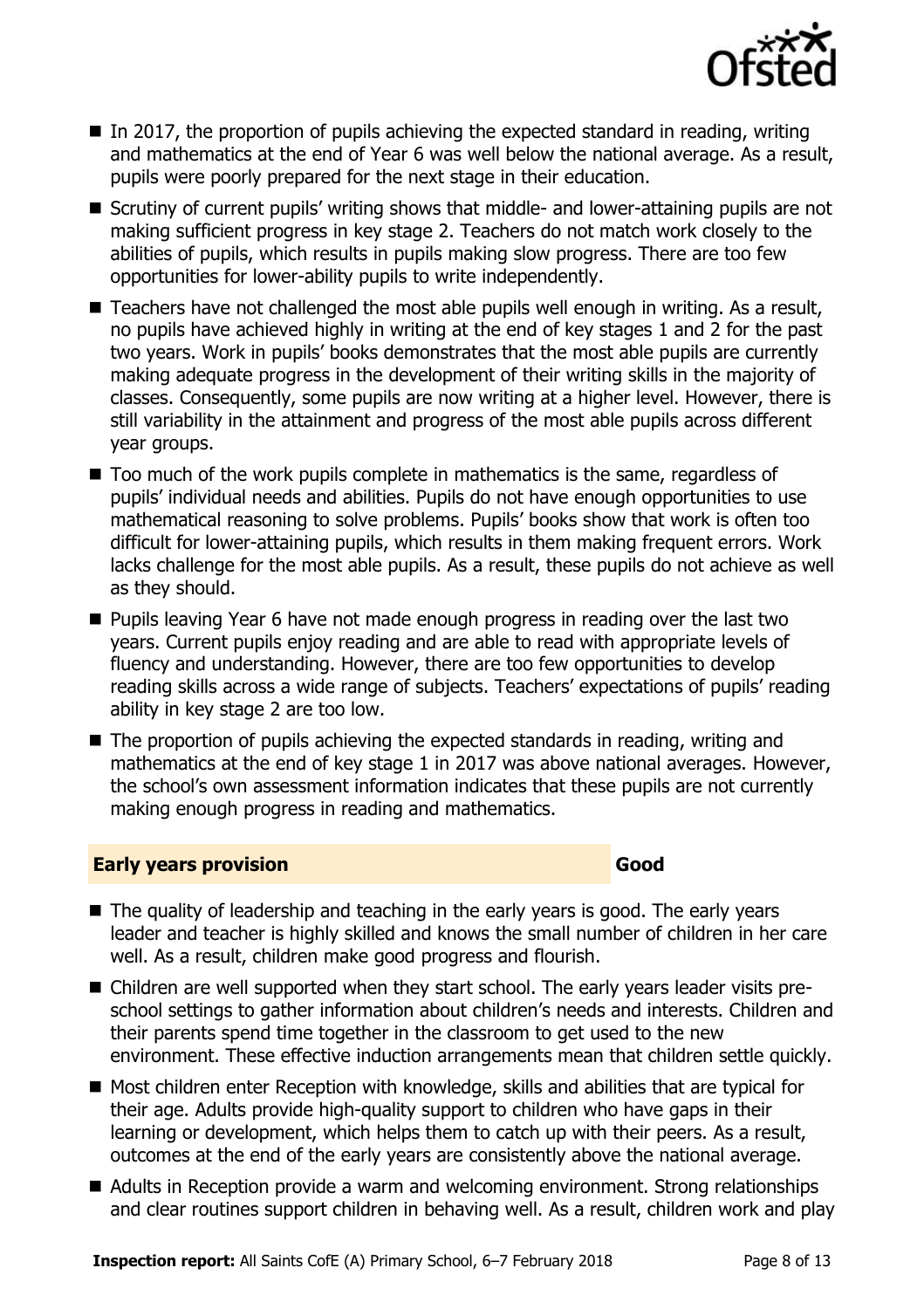

happily together.

- The early years leader checks children's learning regularly. She uses what she knows about each child's ability to inform her planning and tailor her teaching to meet children's individual needs. As a result, children make good progress in their learning and development.
- Interesting and stimulating activities match the needs and interests of children well. These activities enthuse children and promote their learning across a range of areas. For example, while children enthusiastically named objects and identified spelling patterns, they developed their fine motor skills by using tweezers to collect the objects.
- Children settle quickly to activities and sustain good concentration. This is because adults provide them with opportunities to make choices and follow their interests. For example, one child used his computing skills to create a poster for a circus. Later in the day, other children chose to work cooperatively to make the circus for people to visit.
- Approaches for parents to become involved in their children's learning are effective. Parents are able to share the progress and success of their children through the popular 'proud clouds'. Termly workshops provide parents with information about how they can support their children's learning at home.
- The early years leader has an accurate understanding of the strengths and weaknesses in Reception. She takes effective action to improve provision. For example, over the past year there has been a focus on developing children's fine motor skills and phonics skills. As a result, in 2017 a higher proportion of children achieved and exceeded the expected standard in writing.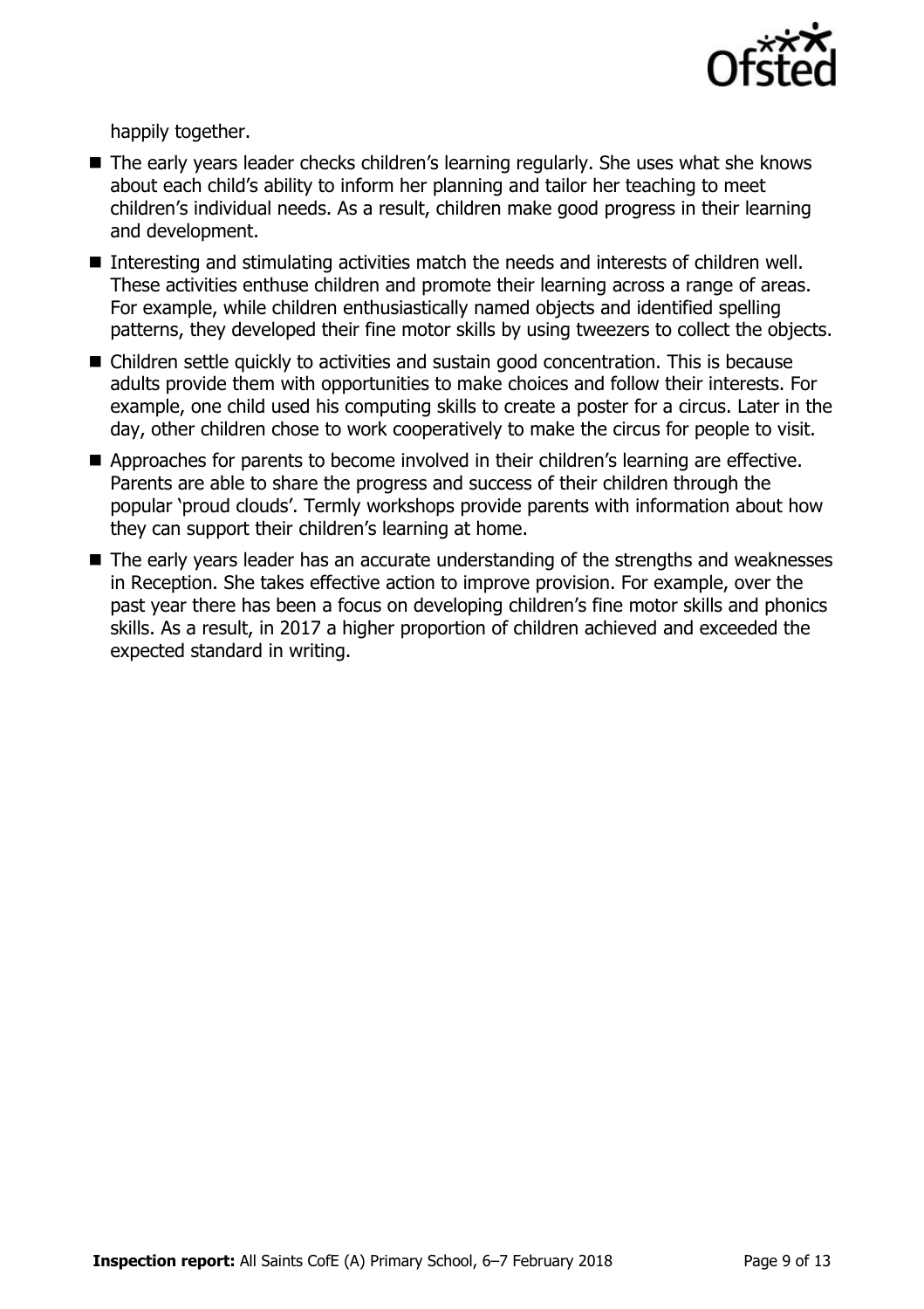

# **School details**

| Unique reference number | 124329        |
|-------------------------|---------------|
| Local authority         | Staffordshire |
| Inspection number       | 10042905      |

This inspection of the school was carried out under section 5 of the Education Act 2005.

| Type of school                      | Primary                                |
|-------------------------------------|----------------------------------------|
| School category                     | Voluntary aided                        |
| Age range of pupils                 | 4 to 11                                |
| <b>Gender of pupils</b>             | Mixed                                  |
| Number of pupils on the school roll | 84                                     |
| Appropriate authority               | The governing body                     |
| Chair                               | <b>Esther Burd</b>                     |
| <b>Headteacher</b>                  | <b>Glynis Yates</b>                    |
| Telephone number                    | 01785 334977                           |
| Website                             | www.allsaints-bednall.staffs.sch.uk    |
| Email address                       | office@allsaints-bednall.staffs.sch.uk |
| Date of previous inspection         | 3-4 October 2013                       |

### **Information about this school**

- The school is considerably smaller than the average-sized primary school.
- The school does not have a hall on site. There is no direct access to the school playground.
- The school became part of the Trinity Federation in November 2016. A single governing body serves the three schools in the federation.
- Since January 2017, the school's headteacher has undertaken the role of executive headteacher across two of the three schools in the federation.
- There are four classes. One is for Reception children. The other three are mixed-age classes for Years 1 and 2, Years 3 and 4 and Years 5 and 6.
- The proportion of disadvantaged pupils is well below the national average. There are not enough of these pupils to comment on their attainment without identifying them.
- The proportion of pupils who have SEN and/or disabilities is below the national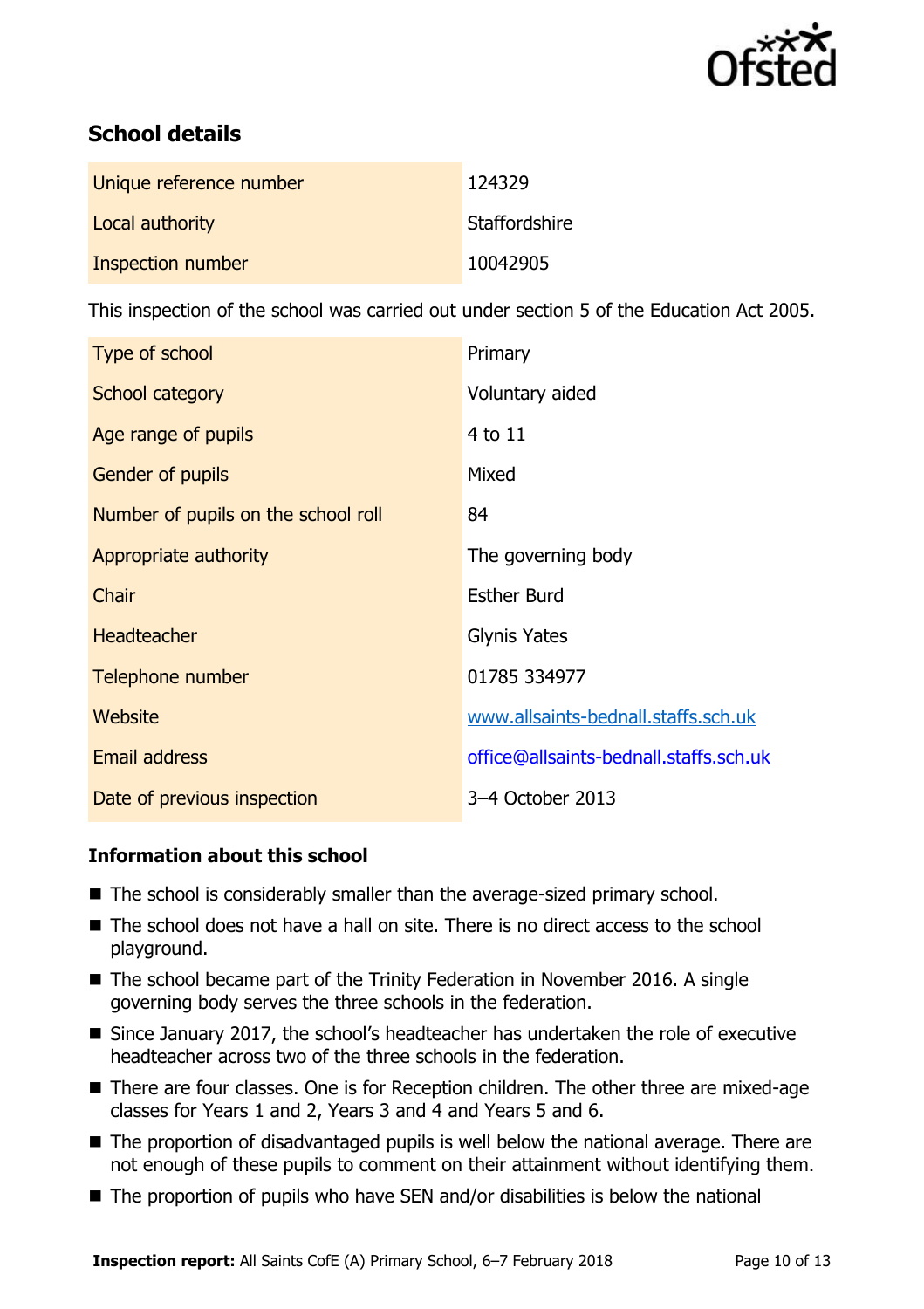

average. However, the number of pupils with statements of special educational needs, or education, health and care plans, is above the national average.

■ The school does not meet the government's current floor standards, which are the minimum expectation for pupils' attainment and progress in reading, writing and mathematics by the end of Year 6.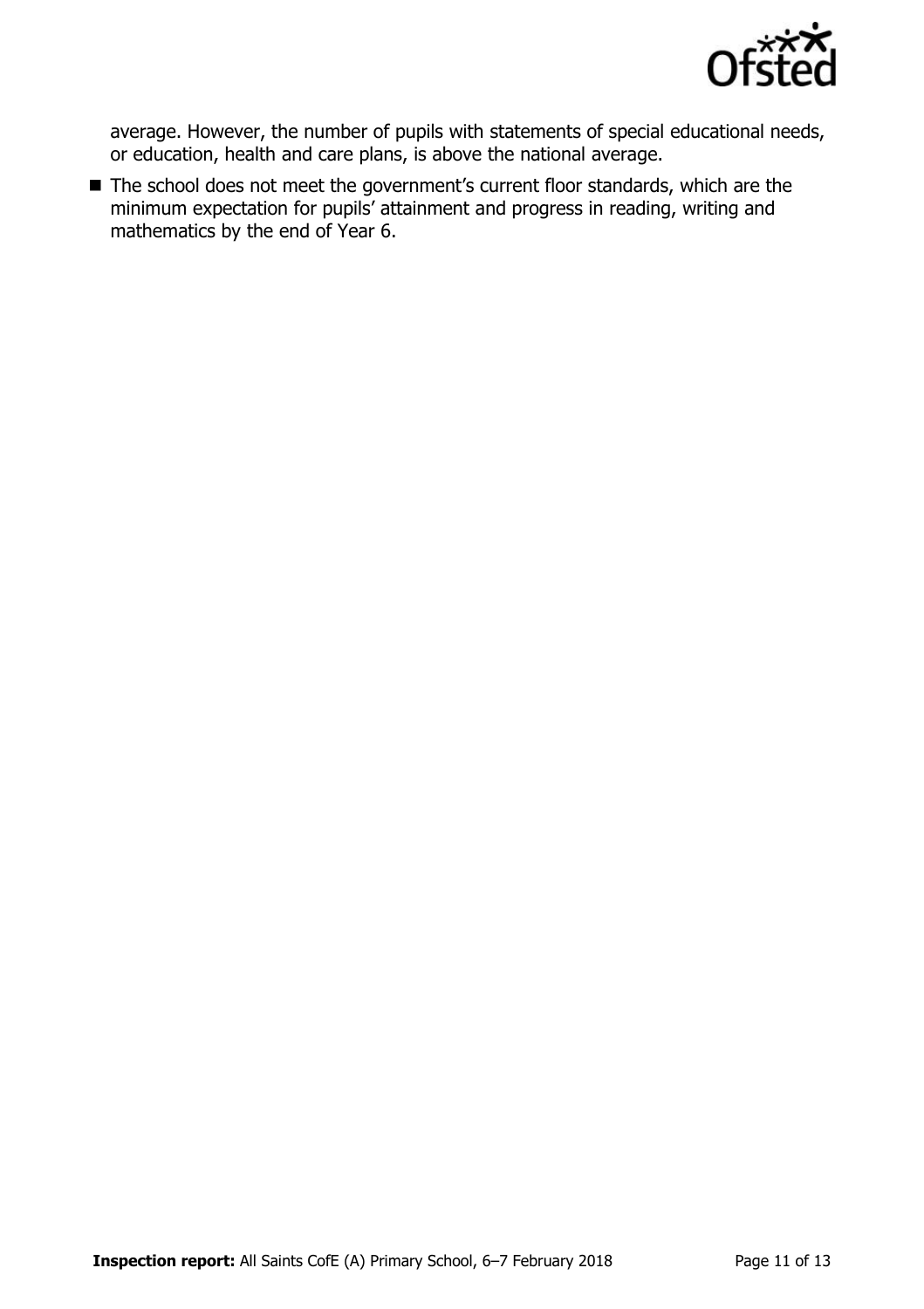

# **Information about this inspection**

- The inspector observed pupils' learning in parts of six lessons. Four of these observations were undertaken jointly with the headteacher.
- The inspector observed pupils' behaviour in lessons and at breaktimes and lunchtimes. She spoke formally with the school council as well as talking to pupils in lessons and around school. The inspector also took account of views expressed in the 29 responses to Ofsted's online pupil questionnaire.
- The inspector listened to pupils read and talked to them about their reading.
- The inspector and senior leaders jointly examined the quality of work in pupils' English, mathematics and topic books. The inspector also looked at work in pupils' science books.
- Discussions were held with the headteacher, assistant headteacher and members of staff. The inspector met with the chair of governors, vice-chair of governors and the chair of the teaching and learning committee. A telephone conversation was also held with a representative of the local authority.
- The inspector reviewed a wide range of documentation, including the school's selfevaluation and improvement plans, information about pupils' achievement, records relating to safeguarding, behaviour and attendance, minutes of meetings of the governing body and the school's website.
- The inspector took into consideration the 63 parents' responses to Parent View. The inspector also spoke to parents at the beginning of the school day.
- The inspector spoke to staff and took account of views expressed in the eight responses to Ofsted's online staff questionnaire.

### **Inspection team**

Claire Jones, lead inspector **Her Majesty's Inspector**